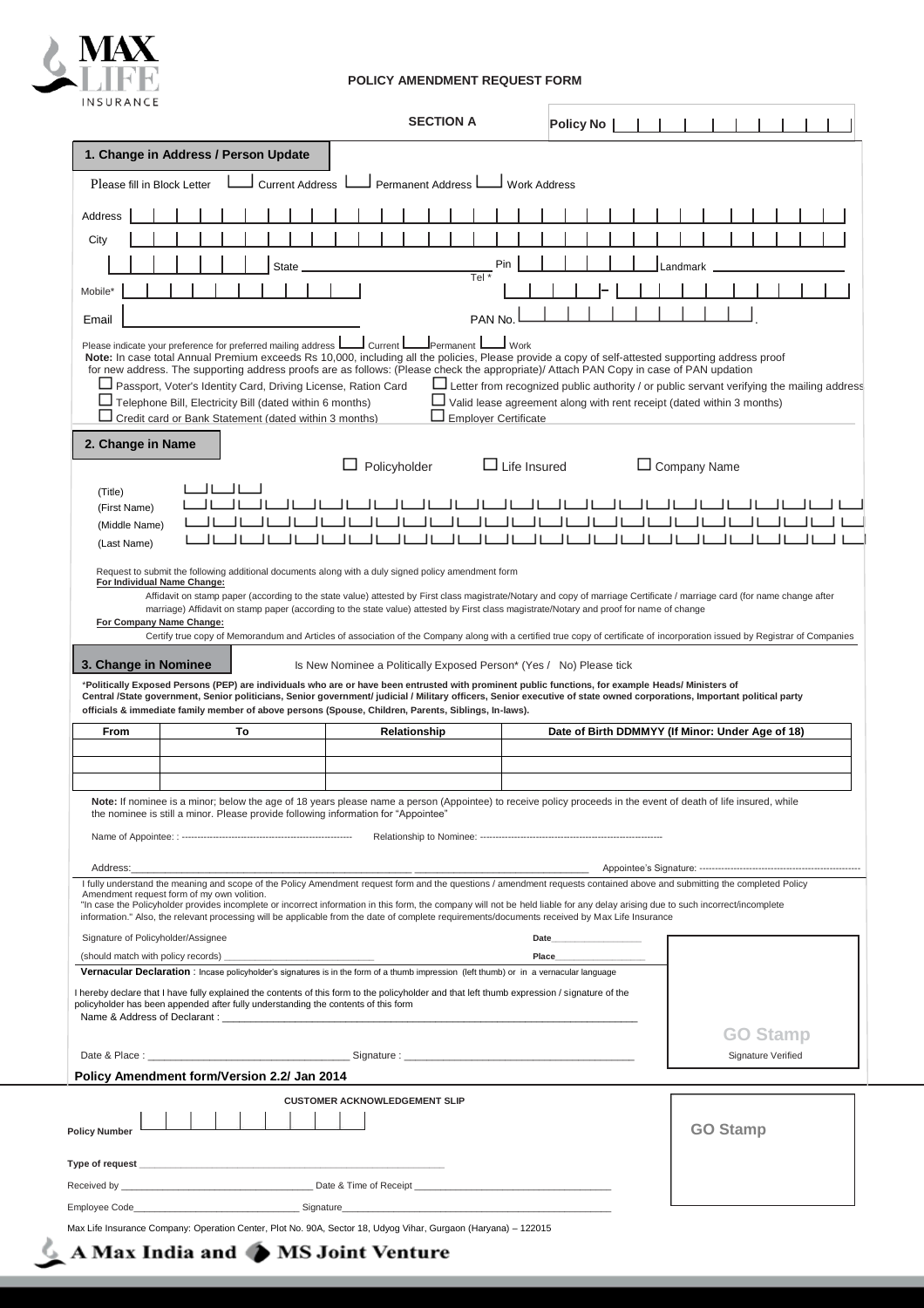

|                      | <b>INSURANCE</b>                              |                                            |                                                                                                                                                                                                                                                                                                                                                                                                                                                                                                                      | <b>SECTION B</b> | POLICY AMENDMENT REQUEST FORM        |                                                                                                                                                                                                                                | <b>Policy No</b>       |                                                                                                                                                                                                                                                                                                     |  |
|----------------------|-----------------------------------------------|--------------------------------------------|----------------------------------------------------------------------------------------------------------------------------------------------------------------------------------------------------------------------------------------------------------------------------------------------------------------------------------------------------------------------------------------------------------------------------------------------------------------------------------------------------------------------|------------------|--------------------------------------|--------------------------------------------------------------------------------------------------------------------------------------------------------------------------------------------------------------------------------|------------------------|-----------------------------------------------------------------------------------------------------------------------------------------------------------------------------------------------------------------------------------------------------------------------------------------------------|--|
|                      |                                               | 4. Change in Premium Mode                  | (Tick indicate Mode required)                                                                                                                                                                                                                                                                                                                                                                                                                                                                                        |                  | $\Box$ Monthly                       | $\Box$ Quarterly                                                                                                                                                                                                               | $\Box$ Semi-annual     | $\Box$ Annual                                                                                                                                                                                                                                                                                       |  |
| $\bullet$            | <b>Term &amp; Conditions</b><br>mode.         | Credit Card standing instruction only.     |                                                                                                                                                                                                                                                                                                                                                                                                                                                                                                                      |                  |                                      |                                                                                                                                                                                                                                |                        | For a mode change to either Monthly or Quarterly mode, Electronic Payment Mode is applicable i.e, the method of payment should be through ECS or<br>Change in mode is subject to the terms and conditions of Policy as may be determined by the company time to time with respect to the particular |  |
|                      | 5. Change in Premium<br><b>Payment Method</b> |                                            | (Tick to indicate Method required)                                                                                                                                                                                                                                                                                                                                                                                                                                                                                   |                  | $\Box$ Cash                          |                                                                                                                                                                                                                                | $\Box$ Cheque          | Direct Debit (Completely filled<br>ECS mandate required)                                                                                                                                                                                                                                            |  |
|                      |                                               |                                            | *Remittances of premium by cash should not exceed Rs.50,000                                                                                                                                                                                                                                                                                                                                                                                                                                                          |                  |                                      |                                                                                                                                                                                                                                |                        | Credit Card (Completely filled CC mandate required)                                                                                                                                                                                                                                                 |  |
|                      |                                               | 6. Change in Bonus Option                  | (Tick to indicate the Bonus option required)                                                                                                                                                                                                                                                                                                                                                                                                                                                                         |                  |                                      | Cash                                                                                                                                                                                                                           | <b>PUA</b>             | Premium offset                                                                                                                                                                                                                                                                                      |  |
| option               |                                               | 7. Change in Non Forfeiture                | (Tick to indicate the NFO required)                                                                                                                                                                                                                                                                                                                                                                                                                                                                                  |                  |                                      | Reduced Paid Up                                                                                                                                                                                                                |                        | <b>Extended Term Insurance</b>                                                                                                                                                                                                                                                                      |  |
|                      |                                               | 8. Addition/Change of Rider                | A-Addition                                                                                                                                                                                                                                                                                                                                                                                                                                                                                                           |                  |                                      | C - Change                                                                                                                                                                                                                     |                        |                                                                                                                                                                                                                                                                                                     |  |
|                      | Note:                                         |                                            | -Health Declaration form is required for all addition of rider. Life insured may be required to Undergo medical test<br>-Completely filled payor questionnaire and duly attested date of birth proof is required for Addition of payor rider<br>-Any addition of rider/option is subject to company underwriting the risk or realization of premium whichever is later and<br>thecompany shall not be liable until such time it has underwritten the risk and issued the rider /option contract to the policy holder |                  |                                      |                                                                                                                                                                                                                                |                        |                                                                                                                                                                                                                                                                                                     |  |
| Α                    | С                                             |                                            | Rider (Tick to Indicate)                                                                                                                                                                                                                                                                                                                                                                                                                                                                                             | Term             | <b>Coverage Amount</b>               |                                                                                                                                                                                                                                | Effective Date(DDMMYY) | <b>Current Occupation</b>                                                                                                                                                                                                                                                                           |  |
|                      |                                               | Dread disease rider                        |                                                                                                                                                                                                                                                                                                                                                                                                                                                                                                                      |                  |                                      |                                                                                                                                                                                                                                |                        | <b>NA</b>                                                                                                                                                                                                                                                                                           |  |
|                      |                                               | <b>Personal Accident</b><br><b>Benefit</b> |                                                                                                                                                                                                                                                                                                                                                                                                                                                                                                                      |                  |                                      |                                                                                                                                                                                                                                |                        |                                                                                                                                                                                                                                                                                                     |  |
|                      |                                               | Payor Rider                                |                                                                                                                                                                                                                                                                                                                                                                                                                                                                                                                      |                  |                                      |                                                                                                                                                                                                                                |                        | <b>NA</b>                                                                                                                                                                                                                                                                                           |  |
|                      |                                               | <b>Term Rider</b>                          |                                                                                                                                                                                                                                                                                                                                                                                                                                                                                                                      |                  |                                      |                                                                                                                                                                                                                                |                        | NA                                                                                                                                                                                                                                                                                                  |  |
|                      |                                               | Term R & C<br>$(5$ year)                   |                                                                                                                                                                                                                                                                                                                                                                                                                                                                                                                      |                  |                                      |                                                                                                                                                                                                                                |                        | <b>NA</b>                                                                                                                                                                                                                                                                                           |  |
|                      |                                               | Waiver of premium<br>(WOP)                 |                                                                                                                                                                                                                                                                                                                                                                                                                                                                                                                      |                  |                                      |                                                                                                                                                                                                                                |                        |                                                                                                                                                                                                                                                                                                     |  |
|                      |                                               |                                            |                                                                                                                                                                                                                                                                                                                                                                                                                                                                                                                      |                  | Premium<br>Amount                    |                                                                                                                                                                                                                                |                        | <b>Effective Date</b><br>(DDMMYY) <u></u>                                                                                                                                                                                                                                                           |  |
|                      |                                               |                                            | Option to Participate in Progressive Bonus (OPPB)<br>I understand and agree that the change request by me will by accepted by the Company subject to the terms and conditions of the policy contract.                                                                                                                                                                                                                                                                                                                |                  |                                      |                                                                                                                                                                                                                                |                        | "In case the Policyholder provides incomplete or incorrect information in this form, the company will not be held liable for any delay arising due to such incorrect/incomplete                                                                                                                     |  |
| information."        |                                               | Signature of Policyholder/Assignee         |                                                                                                                                                                                                                                                                                                                                                                                                                                                                                                                      |                  |                                      | Date and the contract of the contract of the contract of the contract of the contract of the contract of the contract of the contract of the contract of the contract of the contract of the contract of the contract of the c |                        |                                                                                                                                                                                                                                                                                                     |  |
|                      |                                               | (should match with policy records) -       |                                                                                                                                                                                                                                                                                                                                                                                                                                                                                                                      |                  | Place                                |                                                                                                                                                                                                                                |                        |                                                                                                                                                                                                                                                                                                     |  |
|                      |                                               |                                            | Vernacular Declaration : Incase policyholder's signatures is in the form of a thumb impression (left thumb) or in a vernacular language<br>hereby declare that I have fully explained the contents of this form to the policyholder and that left thumb expression / signature of the<br>policyholder has been appended after fully understanding the contents of this form                                                                                                                                          |                  |                                      |                                                                                                                                                                                                                                |                        |                                                                                                                                                                                                                                                                                                     |  |
|                      |                                               |                                            |                                                                                                                                                                                                                                                                                                                                                                                                                                                                                                                      |                  |                                      |                                                                                                                                                                                                                                |                        | <b>GO Stamp</b>                                                                                                                                                                                                                                                                                     |  |
|                      |                                               | Policy Amendment form/Version 2.2/Jan 2014 |                                                                                                                                                                                                                                                                                                                                                                                                                                                                                                                      |                  |                                      |                                                                                                                                                                                                                                |                        | Signature verified                                                                                                                                                                                                                                                                                  |  |
|                      |                                               |                                            |                                                                                                                                                                                                                                                                                                                                                                                                                                                                                                                      |                  | <b>CUSTOMER ACKNOWLEDGEMENT SLIP</b> |                                                                                                                                                                                                                                |                        |                                                                                                                                                                                                                                                                                                     |  |
| <b>Policy Number</b> |                                               |                                            |                                                                                                                                                                                                                                                                                                                                                                                                                                                                                                                      |                  |                                      |                                                                                                                                                                                                                                |                        | <b>GO Stamp</b>                                                                                                                                                                                                                                                                                     |  |
|                      | Type of request ______________                |                                            |                                                                                                                                                                                                                                                                                                                                                                                                                                                                                                                      |                  |                                      |                                                                                                                                                                                                                                |                        |                                                                                                                                                                                                                                                                                                     |  |
|                      |                                               |                                            |                                                                                                                                                                                                                                                                                                                                                                                                                                                                                                                      |                  |                                      |                                                                                                                                                                                                                                |                        |                                                                                                                                                                                                                                                                                                     |  |

Max Life Insurance Company: Operation Center, Plot No. 90A, Sector 18, Udyog Vihar, Gurgaon (Haryana) – 122015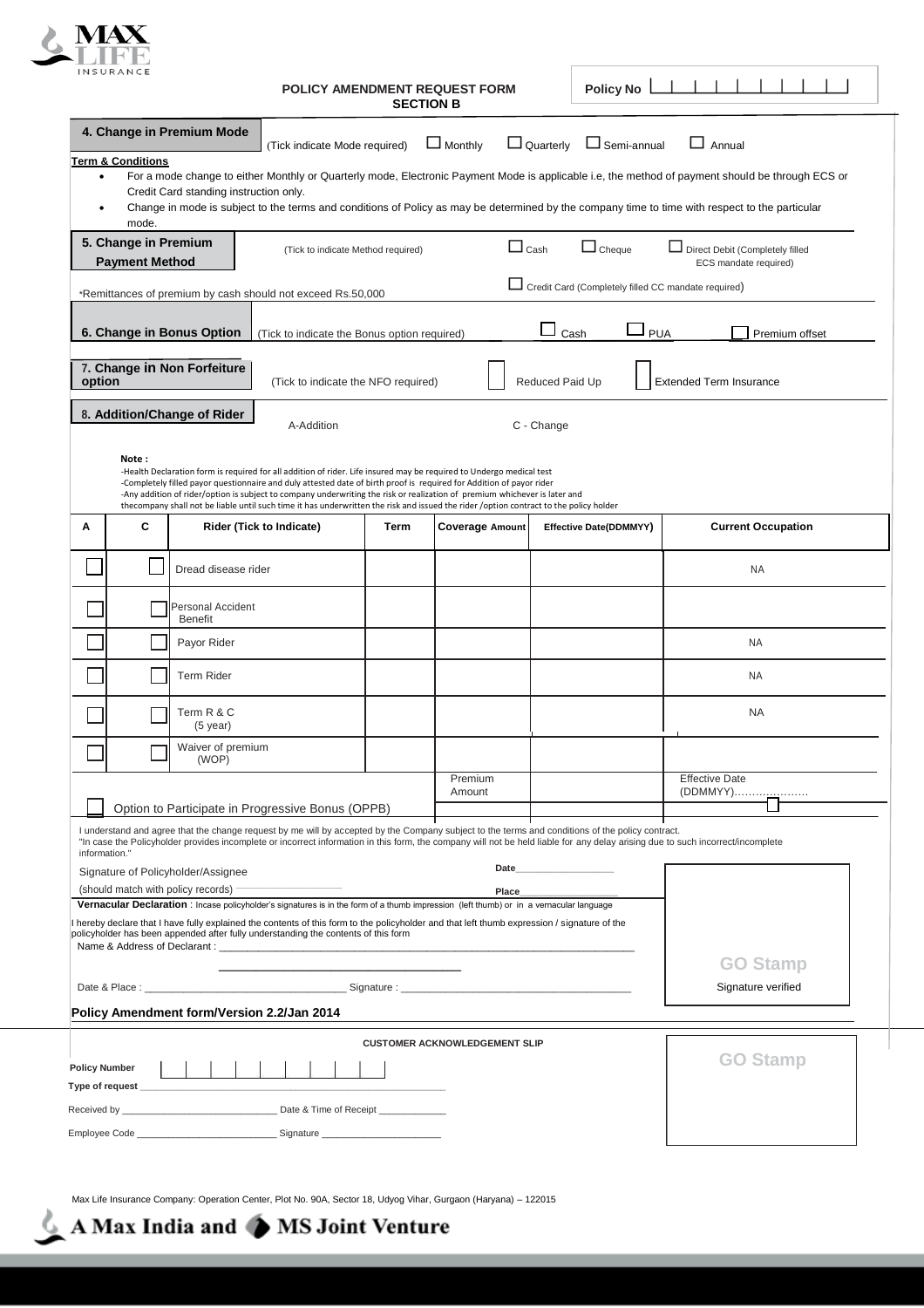

## **POLICY AMENDMENT REQUEST FORM**

| INSURANCE                                                                                                                                                                                                                                               |                                   | <b>SECTION C</b>                     |                      | Policy No                                                                                                                                                                                                                                                                                                                                                                                                                                                                                                                        |                    |                                       |                                               |
|---------------------------------------------------------------------------------------------------------------------------------------------------------------------------------------------------------------------------------------------------------|-----------------------------------|--------------------------------------|----------------------|----------------------------------------------------------------------------------------------------------------------------------------------------------------------------------------------------------------------------------------------------------------------------------------------------------------------------------------------------------------------------------------------------------------------------------------------------------------------------------------------------------------------------------|--------------------|---------------------------------------|-----------------------------------------------|
| 9. Switching of funds<br>Fund Switch (% or Amount)<br>I authorize Max Life insurance to invest all<br>existing premium in proportion mentioned below                                                                                                    |                                   |                                      |                      | 10. Redirection of funds<br><b>Redirection of Funds %</b><br>I authorize Max Life insurance to invest all<br>future premium in proportion mentioned below                                                                                                                                                                                                                                                                                                                                                                        |                    |                                       |                                               |
| Name of Fund (depends upon availability of funds in Plan)                                                                                                                                                                                               |                                   | From<br>(% or Amnt)                  | To<br>(% or<br>Amnt) | Name of Fund (depends upon availability of<br>funds in Plan                                                                                                                                                                                                                                                                                                                                                                                                                                                                      | From (%<br>or Amnt | To<br>(% or<br>Åmnt)                  |                                               |
| <b>Secure Fund</b>                                                                                                                                                                                                                                      |                                   |                                      |                      | <b>Secure Fund</b>                                                                                                                                                                                                                                                                                                                                                                                                                                                                                                               |                    |                                       | The request<br>for redirection of             |
| <b>Growth Fund</b>                                                                                                                                                                                                                                      |                                   |                                      |                      | <b>Growth Fund</b>                                                                                                                                                                                                                                                                                                                                                                                                                                                                                                               |                    |                                       | funds will be<br>accepted by Max              |
| <b>Growth Super Fund</b>                                                                                                                                                                                                                                |                                   |                                      |                      | <b>Growth Super Fund</b>                                                                                                                                                                                                                                                                                                                                                                                                                                                                                                         |                    |                                       | Life subject to<br>terms and<br>conditions of |
| <b>Balance Fund</b>                                                                                                                                                                                                                                     |                                   |                                      |                      | <b>Balance Fund</b>                                                                                                                                                                                                                                                                                                                                                                                                                                                                                                              |                    |                                       | policy contract                               |
| <b>Conservative Fund</b>                                                                                                                                                                                                                                |                                   |                                      |                      |                                                                                                                                                                                                                                                                                                                                                                                                                                                                                                                                  |                    |                                       |                                               |
|                                                                                                                                                                                                                                                         |                                   |                                      |                      | <b>Conservative Fund</b>                                                                                                                                                                                                                                                                                                                                                                                                                                                                                                         |                    |                                       |                                               |
| <b>Dynamic Opportunity Fund</b>                                                                                                                                                                                                                         |                                   |                                      |                      | <b>Dynamic Opportunity Fund</b>                                                                                                                                                                                                                                                                                                                                                                                                                                                                                                  |                    |                                       |                                               |
| <b>Secure Plus Fund</b>                                                                                                                                                                                                                                 |                                   |                                      |                      | <b>Secure Plus Fund</b>                                                                                                                                                                                                                                                                                                                                                                                                                                                                                                          |                    |                                       |                                               |
|                                                                                                                                                                                                                                                         |                                   |                                      |                      |                                                                                                                                                                                                                                                                                                                                                                                                                                                                                                                                  |                    |                                       |                                               |
|                                                                                                                                                                                                                                                         |                                   |                                      |                      | Total of Fund investment percentage should be 100%                                                                                                                                                                                                                                                                                                                                                                                                                                                                               |                    |                                       |                                               |
|                                                                                                                                                                                                                                                         | policy contract.                  |                                      |                      | Note: - The Company will accept the request for partial withdrawal subject to the terms and conditions of the<br>II. Bank Details of the Policyholder - Mandatory                                                                                                                                                                                                                                                                                                                                                                |                    |                                       |                                               |
| 11. Partial Surrender<br>Name of the Fund                                                                                                                                                                                                               | Amount to be withdrawn/Percentage |                                      |                      | a) Bank Account No                                                                                                                                                                                                                                                                                                                                                                                                                                                                                                               |                    |                                       |                                               |
|                                                                                                                                                                                                                                                         |                                   |                                      |                      |                                                                                                                                                                                                                                                                                                                                                                                                                                                                                                                                  |                    |                                       |                                               |
|                                                                                                                                                                                                                                                         |                                   |                                      |                      |                                                                                                                                                                                                                                                                                                                                                                                                                                                                                                                                  |                    |                                       |                                               |
|                                                                                                                                                                                                                                                         |                                   |                                      |                      |                                                                                                                                                                                                                                                                                                                                                                                                                                                                                                                                  |                    |                                       |                                               |
|                                                                                                                                                                                                                                                         |                                   |                                      |                      | d) Bank Address<br>Note: Kindly attach a cancelled cheque bearing account number and policy                                                                                                                                                                                                                                                                                                                                                                                                                                      |                    |                                       |                                               |
|                                                                                                                                                                                                                                                         |                                   |                                      |                      | holder name or copy of Bank Passbook                                                                                                                                                                                                                                                                                                                                                                                                                                                                                             |                    |                                       |                                               |
|                                                                                                                                                                                                                                                         |                                   |                                      |                      | I fully understand the meaning and scope of the Policy Amendment request form and the questions / amendment requests contained above and submitting the completed Policy Amendment<br>"In case the Policyholder provides incomplete or incorrect information in this form, the company will not be held liable for any delay arising due<br>to such incorrect/incomplete information." Also, the relevant NAV and processing will be applicable from the date of complete requirements /documents received by Max Life Insurance |                    |                                       |                                               |
| request form of my own volition.<br>Signature of Policyholder/Assignee<br>(should match with policy records)<br>Vernacular Declaration : Incase policyholder's signatures is in the form of a thumb impression (left thumb) or in a vernacular language |                                   |                                      |                      | Date<br>Place                                                                                                                                                                                                                                                                                                                                                                                                                                                                                                                    |                    |                                       |                                               |
| policyholder has been appended after fully understanding the contents of this form                                                                                                                                                                      |                                   |                                      |                      | I hereby declare that I have fully explained the contents of this form to the policyholder and that left thumb expression / signature of the                                                                                                                                                                                                                                                                                                                                                                                     |                    | <b>GO Stamp</b><br>Signature Verified |                                               |
|                                                                                                                                                                                                                                                         |                                   |                                      |                      |                                                                                                                                                                                                                                                                                                                                                                                                                                                                                                                                  |                    |                                       |                                               |
| Policy Amendment form/Version 2.2/Jan 2014                                                                                                                                                                                                              |                                   |                                      |                      |                                                                                                                                                                                                                                                                                                                                                                                                                                                                                                                                  |                    |                                       |                                               |
| <b>Policy Number</b>                                                                                                                                                                                                                                    |                                   | <b>CUSTOMER ACKNOWLEDGEMENT SLIP</b> |                      |                                                                                                                                                                                                                                                                                                                                                                                                                                                                                                                                  |                    |                                       |                                               |
|                                                                                                                                                                                                                                                         |                                   |                                      |                      |                                                                                                                                                                                                                                                                                                                                                                                                                                                                                                                                  |                    |                                       |                                               |
|                                                                                                                                                                                                                                                         |                                   |                                      |                      |                                                                                                                                                                                                                                                                                                                                                                                                                                                                                                                                  |                    | <b>GO Stamp</b>                       |                                               |

Max India and ● MS Joint Venture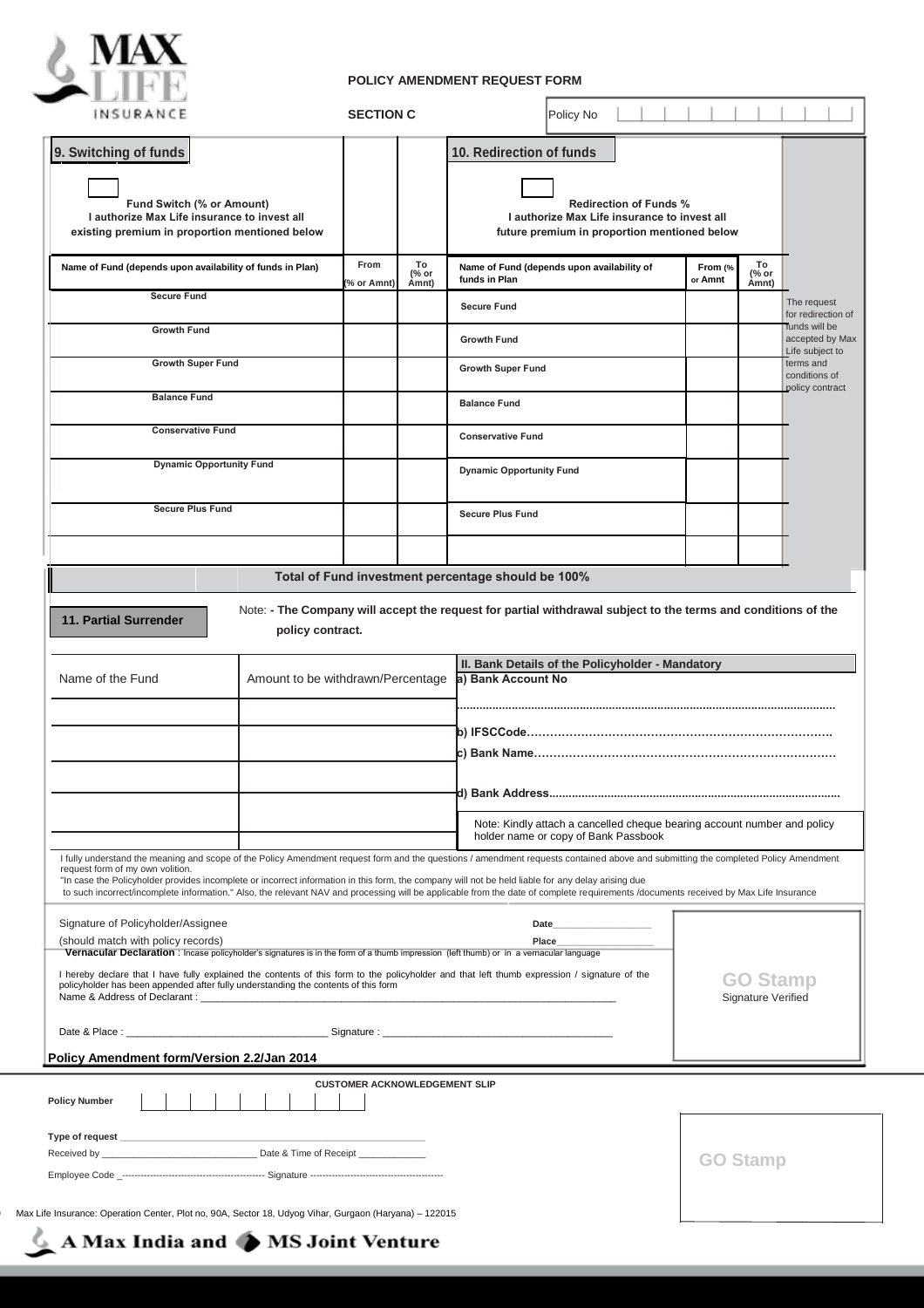#### **POLICY AMENDMENT REQUEST FORM**

|                                                                                                                                                                                                                                                                                                                                                                                                                            | <b>SECTION D</b>                           | Policy no                                                              |                                                                                |
|----------------------------------------------------------------------------------------------------------------------------------------------------------------------------------------------------------------------------------------------------------------------------------------------------------------------------------------------------------------------------------------------------------------------------|--------------------------------------------|------------------------------------------------------------------------|--------------------------------------------------------------------------------|
| 12. Surrender of Paid Up Addition (PUA)                                                                                                                                                                                                                                                                                                                                                                                    |                                            |                                                                        |                                                                                |
|                                                                                                                                                                                                                                                                                                                                                                                                                            |                                            | II. Bank Details of the Policyholder - Mandatory<br>a) Bank Account No |                                                                                |
|                                                                                                                                                                                                                                                                                                                                                                                                                            |                                            |                                                                        |                                                                                |
|                                                                                                                                                                                                                                                                                                                                                                                                                            |                                            |                                                                        |                                                                                |
|                                                                                                                                                                                                                                                                                                                                                                                                                            |                                            |                                                                        |                                                                                |
|                                                                                                                                                                                                                                                                                                                                                                                                                            |                                            |                                                                        |                                                                                |
| Note: Policy should be active at the time of submitting the PUA<br>Surrender request. In case policy is inactive, please get the policy                                                                                                                                                                                                                                                                                    |                                            |                                                                        |                                                                                |
| reinstated before submission of PUA request.                                                                                                                                                                                                                                                                                                                                                                               |                                            | hame or copy of Bank Passbook                                          | Note: Kindly attach a cancelled cheque bearing account number and policyholder |
| 13. Deactivation of STP/DFA                                                                                                                                                                                                                                                                                                                                                                                                |                                            |                                                                        |                                                                                |
| STP (Systematic Investment Plan)/ DFA (Dynamic Fund Allocation)                                                                                                                                                                                                                                                                                                                                                            | $\Box$ De-activation of STP $\Box$         | Deactivation of DFA                                                    | (Note: Allowed on Policy Anniversary Only)                                     |
| 14. Change in Plan/ Policy Term                                                                                                                                                                                                                                                                                                                                                                                            |                                            |                                                                        |                                                                                |
|                                                                                                                                                                                                                                                                                                                                                                                                                            | $\Box$ Plan Change                         | Change in Policy Term                                                  |                                                                                |
| <b>Existing /Old Plan details</b>                                                                                                                                                                                                                                                                                                                                                                                          |                                            | <b>New Plan Details</b>                                                |                                                                                |
|                                                                                                                                                                                                                                                                                                                                                                                                                            |                                            |                                                                        |                                                                                |
| Policy Term<br>Years                                                                                                                                                                                                                                                                                                                                                                                                       | Premium Paying Term<br>Years               | Years<br>Policy Term                                                   | Premium Paying<br>Years                                                        |
|                                                                                                                                                                                                                                                                                                                                                                                                                            |                                            |                                                                        |                                                                                |
|                                                                                                                                                                                                                                                                                                                                                                                                                            |                                            |                                                                        |                                                                                |
| Rider Term(No of years)<br>Years<br>Note: New proposal form & Illustration is mandatory (duly signed by Policy holder) in case Plan is getting changed from Traditional to ULIP / one ULIP to another                                                                                                                                                                                                                      |                                            | Rider Term<br>Years                                                    |                                                                                |
| specimen signature provided on day of  and the same witnessed hereunder duly attested by Bank<br>authority. I further state that henceforth, the signature as appended below should be considered for all future requests.<br><b>Old Signatures</b>                                                                                                                                                                        | <b>New Signature with Bank Attestation</b> | <b>Bank Seal (Bank Attestation)</b>                                    |                                                                                |
|                                                                                                                                                                                                                                                                                                                                                                                                                            |                                            |                                                                        |                                                                                |
| Note: Please attach acceptable Photo Identity Proof, specimen signature form and affidavit on Rs.100/- stamp paper stating "Change of Signature"                                                                                                                                                                                                                                                                           |                                            |                                                                        |                                                                                |
| I fully understand the meaning and scope of the Policy Amendment request form and the questions / amendment requests contained above and submitting the completed Policy Amendment<br>request form of my own volition.<br>"In case the Policyholder provides incomplete or incorrect information in this form, the company will not be held liable for any delay arising due to such incorrect/incomplete<br>information." |                                            |                                                                        |                                                                                |
| Signature of Policyholder/Assignee                                                                                                                                                                                                                                                                                                                                                                                         |                                            | Date                                                                   |                                                                                |
| (should match with policy records) -<br>Vernacular Declaration : In case policyholder signatures is in the form of a thumb impression (left thumb) or in a vernacular language                                                                                                                                                                                                                                             |                                            | Place                                                                  |                                                                                |
| hereby declare that I have fully explained the contents of this form to the policyholder and that left thumb expression / signature of the                                                                                                                                                                                                                                                                                 |                                            |                                                                        |                                                                                |
| policyholder has been appended after fully understanding the contents of this form                                                                                                                                                                                                                                                                                                                                         |                                            |                                                                        |                                                                                |
|                                                                                                                                                                                                                                                                                                                                                                                                                            |                                            |                                                                        | <b>GO Stamp</b>                                                                |
| Date & Place: Signature : Signature : Signature : Signature : Signature : Signature : Signature : Signature : Signature : Signature : Signature : Signature : Signature : Signature : Signature : Signature : Signature : Sign                                                                                                                                                                                             |                                            |                                                                        | Signature verified                                                             |
| Policy Amendment form/Version 2.2/Jan 2014                                                                                                                                                                                                                                                                                                                                                                                 | <b>CUSTOMER ACKNOWLEDGEMENT SLIP</b>       |                                                                        |                                                                                |
| <b>Policy Number</b>                                                                                                                                                                                                                                                                                                                                                                                                       |                                            |                                                                        |                                                                                |
|                                                                                                                                                                                                                                                                                                                                                                                                                            |                                            |                                                                        |                                                                                |
|                                                                                                                                                                                                                                                                                                                                                                                                                            |                                            |                                                                        | <b>GO Stamp</b>                                                                |
| Max Life Insurance: Operation Center, Plot no, 90A, Sector 18, Udyog Vihar, Gurgaon (Haryana) - 122015                                                                                                                                                                                                                                                                                                                     |                                            |                                                                        |                                                                                |
|                                                                                                                                                                                                                                                                                                                                                                                                                            |                                            |                                                                        |                                                                                |

# $\triangle$  A Max India and  $\triangle$  MS Joint Venture